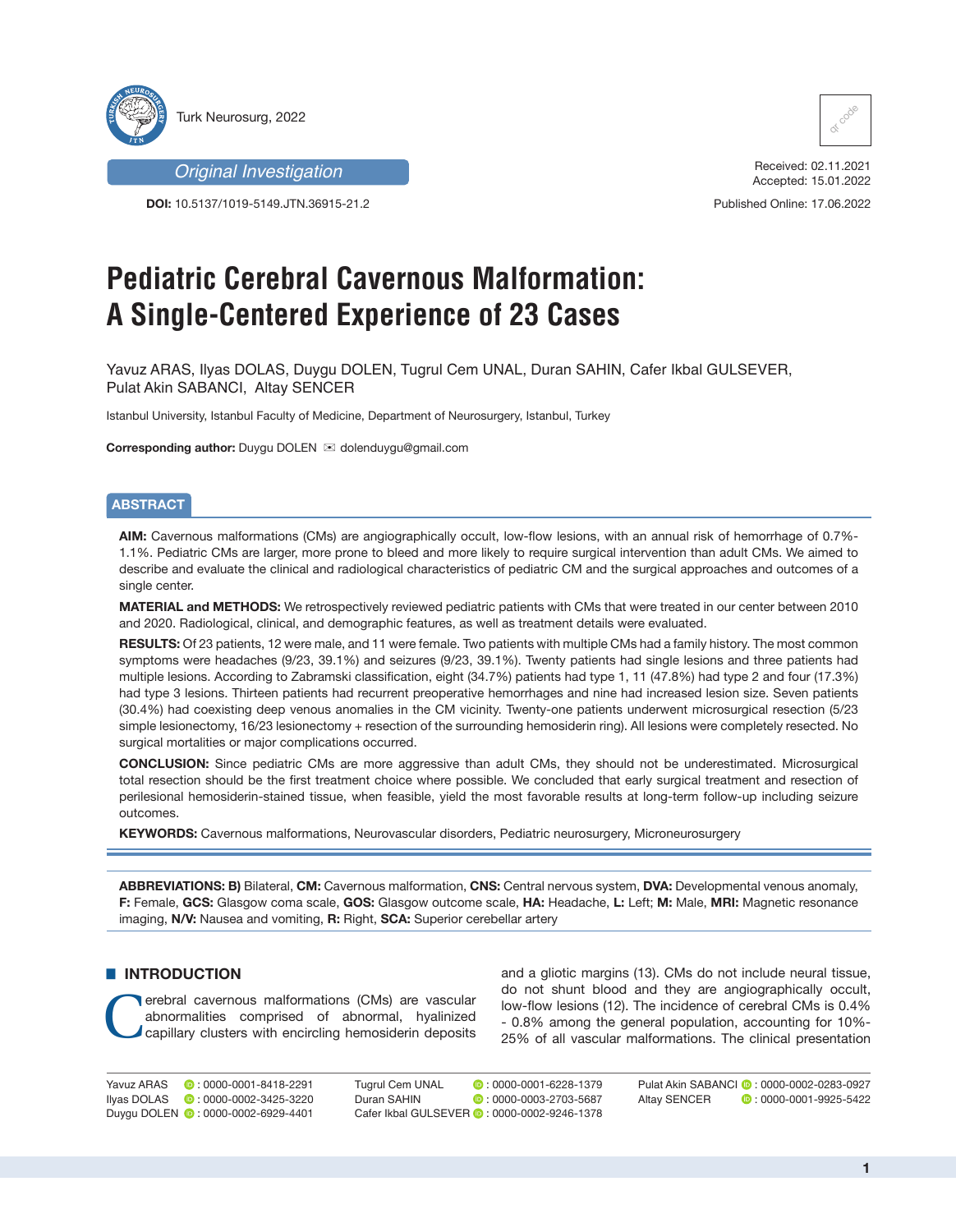of these lesions is highly variable, with an annual hemorrhage rate of 0.7%-1.1% (24,37).

Patients with sporadic CMs usually have solitary lesions associated with a developmental venous anomaly (DVA), whereas autosomal dominant form of CMs is characterized by multiple lesions (31). Familial CMs have multifocal lesions throughout the brain, with additional lesions appearing over time (21).

Etiology of spontaneous intracranial hemorrhages in 6.2% of pediatric patients are reported to be CMs and they may vary from their adult counterparts in several respects, being larger, more inclined to bleed and more likely to require surgical intervention (4,5). There have been various studies on cerebral CMs nevertheless, series that focus on pediatric occurrences are limited. In this study, we describe and evaluate the clinical and radiological features of pediatric CMs and the surgical approaches and outcomes of a single center.

# █ **MATERIAL and METHODS**

# **Study Design**

In this series, we performed a retrospective analysis of pediatric patients admitted to our clinic with the central nervous system (CNS) CMs from 2010 to 2020. The minimum follow-up period was 12 months.

#### **Patients**

Patients were 17 years old or younger during the treatment in our department. Data were gathered on age, gender, family history, presenting symptoms and neurological examination findings, preoperative and postoperative radiological findings, intraoperative findings, histopathological features, postoperative complications, and follow-up outcomes.

#### **Perioperative Considerations**

Independent neuroradiologists assessed the location and size of and the presence of residual or recurrent CMs on followup studies. The Zabramski classification system was used to categorize CMs on the basis of radiological findings (5,38). The longest diameters in the anteroposterior, mediolateral, and superoinferior planes were used to measure lesion volumes according to the formula (A x B x C)/2.

Neurological status was assessed on admission using the Glasgow Coma Scale (GCS). Postoperative assessment was performed using the GCS and Glasgow Outcome Scale (GOS) at discharge and again at the last follow-up. Patients were followed up in the outpatient clinics.

Surgeries were performed under general anesthesia after antibiotic prophylaxis administration and aided by neuronavigation. Neuromonitoring was also used with all patients. To obtain tractography, preoperative diffusion tensor imaging was performed in patients with basal ganglia and brain stem lesions. While CMs in noneloquent areas were resected with the surrounding hemosiderin ring. For lesions in eloquent areas, such as the brain stem and motor cortex, the hemosiderin ring was left to avoid further complications.

The Engel classification system was used to evaluate postoperative seizure outcomes (15).

All surgical specimens were sent for histopathological examination and found to be consistent with CM. Patients were evaluated by postoperative magnetic resonance imaging (MRI) for residual lesion or hemorrhage.

# **Statistical Analysis**

Statistical analysis was performed using SPSS for Windows, v 16.0. (Chicago, IL, USA) software. Data were presented as means  $\pm$  SD.

# █ **RESULTS**

# **Demographics and Clinic Findings**

Between 2010 and 2020, 105 patients admitted to our institution were diagnosed with CMs. Of these, 23 were children (11 females, 12 males; mean age, 11.9  $\pm$  4.4 years; range, 3–17 years). There was no family history in 21 patients. Two patients with multiple CMs had a family history of firstdegree relatives. Table I summarizes demographic and clinical data.

All but three of the pediatric patients were symptomatic on admission. Two were diagnosed following trauma, and one was diagnosed during follow-up because of coexistent posterior fossa medulloblastoma. The most common presenting symptoms were headache (nine patients; 39.1%) and seizure (nine patients; 39.1%). Five patients (21.7%) were admitted to hospital with initial complaints of neurological deficits (ataxia, paresis, and visual function loss). Four patients (17.3%) had nausea and vomiting. Two patients (8.6%) had syncope as the only prediagnostic symptom. Patients were tested electrophysiologically, and no epileptic foci was found. One (4.3%) patient had ataxia, and another one (4.3%) had visual impairment. One patient with thoracal CM had paraparesis that dissipated in the early postoperative period.

#### **Radiological Features**

There were 20 patients with single lesions and three with multiple lesions. Two of the patients with multiple CMs had supratentorial lesions. One of them had both supratentorial and infratentorial lesions. Table II summarizes the lesion locations. In terms of laterality, 11, seven, three and two patients had left-sided, right-sided, bilateral, and midline spinal lesions, respectively.

Using Zabramski lesion classifications, eight (34.7%) of th patients had type 1 lesions, 11 (47.8%) had type 2 lesions and and four (17.3%) had type 3 lesions. The mean widest diameter of lesions was  $19.4 \pm 6$  mm (range: 5 - 30 mm). The mean lesion volume was  $4.01 \pm 4.3$  cm<sup>3</sup> (range 0.4 - 17.5 cm<sup>3</sup>).

Among the 13 patients with recurrent preoperative hemorrhage, nine had increased lesion size. All three patients with multiple lesions had recurrent hemorrhage (Table I).

Seven patients (30.4%) had DVAs in the CM vicinity. All cases with DVAs were sporadic cases with single a lesion. Four (57%) of the patients with DVAs had preoperative recurrent hemorrhages.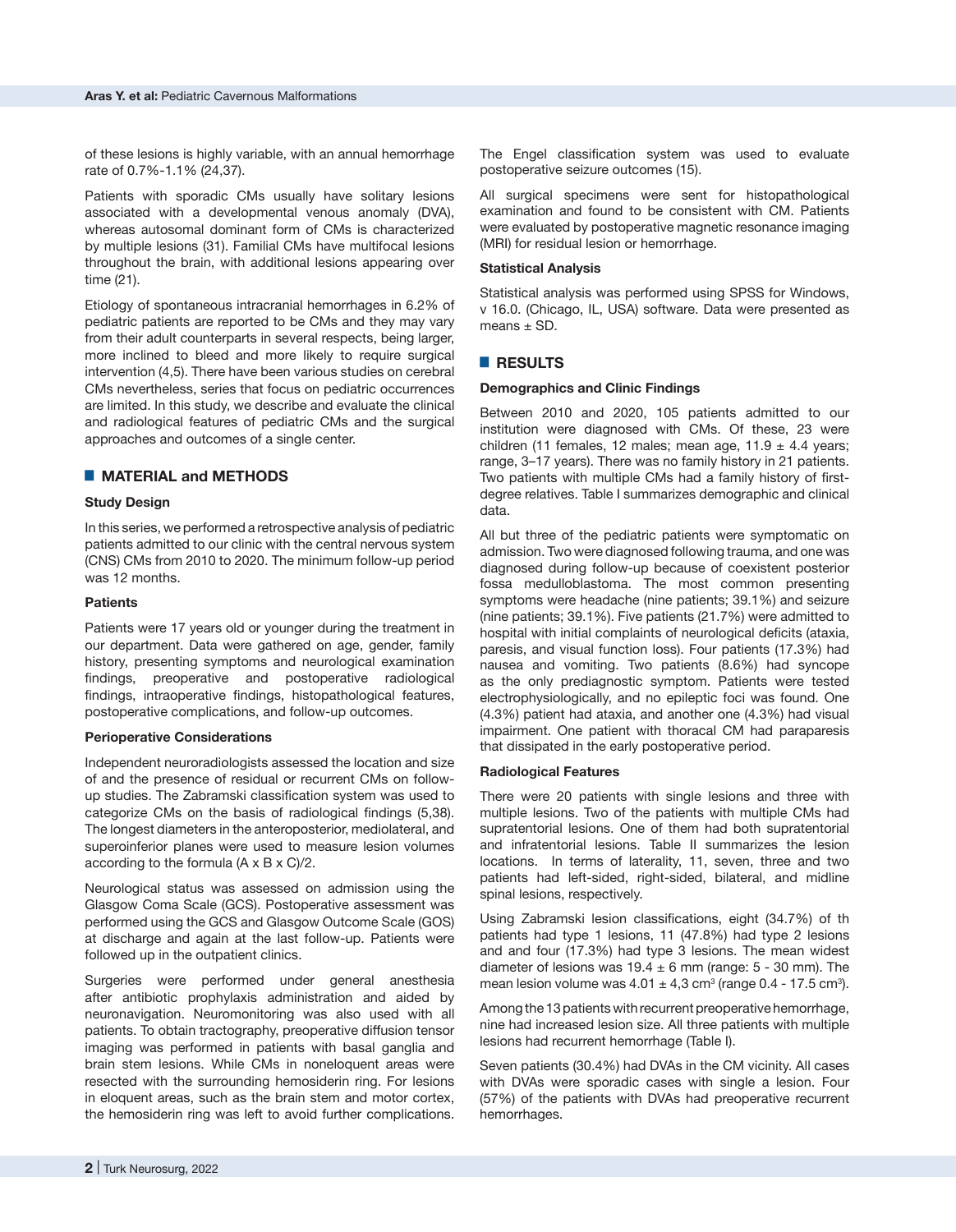|                          |                           | <b>CONTRACT CONTRACT CONTRACT CONTRACT CONTRACT CONTRACT CONTRACT CONTRACT CONTRACT CONTRACT CONTRACT CONTRACT CONTRACT CONTRACT CONTRACT CONTRACT CONTRACT CONTRACT CONTRACT CONTRACT CONTRACT CONTRACT CONTRACT CONTRACT CONTR</b> |                                            |                            | lournation of the state of the state of the state of the state of the state of the state of the state of the state of the state of the state of the state of the state of the state of the state of the state of the state of |       |                                               |               |                                      |                                                |                           |                             |                           |                          |
|--------------------------|---------------------------|--------------------------------------------------------------------------------------------------------------------------------------------------------------------------------------------------------------------------------------|--------------------------------------------|----------------------------|-------------------------------------------------------------------------------------------------------------------------------------------------------------------------------------------------------------------------------|-------|-----------------------------------------------|---------------|--------------------------------------|------------------------------------------------|---------------------------|-----------------------------|---------------------------|--------------------------|
| Patient                  | Gender<br>(years)<br>/age | Localization                                                                                                                                                                                                                         | Symptom                                    | Ale<br>Surg                | operative<br>Pre-/post<br>GCS                                                                                                                                                                                                 | GOS   | <b>Zabramski</b><br>Class                     | <b>AVO</b>    | diameter<br>Widest<br>(mm)           | volume<br>Lesion<br>$\left(\text{cm}^3\right)$ | Preoperative<br>increment | Haemorrhage<br>Preoperative | Hospita<br>(days)<br>stay | Follow-up<br>(years)     |
| $\overline{\phantom{0}}$ | M/12                      | mesencephalon                                                                                                                                                                                                                        | HA, NV                                     | Yes                        | 15/15                                                                                                                                                                                                                         | 5/5/5 | Type <sub>1</sub>                             | $\frac{1}{2}$ | 24                                   | 10.5                                           | Yes                       | $\frac{1}{2}$               | 82                        | $\overline{\phantom{0}}$ |
| $\sim$                   | $\frac{8}{2}$             | B/ multiple                                                                                                                                                                                                                          | HA, seizure                                | Yes                        | 15/15                                                                                                                                                                                                                         | 5/5/5 | Type 2                                        | $\frac{1}{2}$ | $\overline{1}$                       | $\frac{6}{1}$                                  | Yes                       | Yes                         | $\mathbf{\Omega}$         | $\overline{\phantom{0}}$ |
| S                        | M/14                      | M/thoracal                                                                                                                                                                                                                           | Paresis                                    | Yes                        | 5/15                                                                                                                                                                                                                          | 5/5/5 | Type 3                                        | $\frac{1}{2}$ | 5                                    | $\frac{3}{1}$                                  | $\frac{1}{2}$             | $\frac{1}{2}$               | $\overline{C}$            | $\overline{\phantom{0}}$ |
| 4                        | M/8                       | L/parietal                                                                                                                                                                                                                           |                                            | Yes                        | 15/15                                                                                                                                                                                                                         | 5/5/5 | Type 2                                        | $\frac{1}{2}$ | 80                                   | 5.4                                            | $\frac{1}{2}$             | Yes                         | $\mathbf{\Omega}$         | $\sim$                   |
| 5                        | M/8                       | L/parietal                                                                                                                                                                                                                           | Seizure                                    | Yes                        | 15/15                                                                                                                                                                                                                         | 5/5/5 | Type 1                                        | $\frac{1}{2}$ | 27                                   | 17.5                                           | Yes                       | Yes                         | 4                         | $\infty$                 |
| $\mathbf{\circ}$         | M/13                      | <b>B/multiple</b>                                                                                                                                                                                                                    |                                            | $\stackrel{\circ}{\simeq}$ | 14/14                                                                                                                                                                                                                         | 3/4/4 | ᠇<br>Type <sup>-</sup>                        | $\frac{1}{2}$ | 24                                   | ဖ                                              | $\frac{1}{2}$             | Yes                         | Ю<br>T                    | 4                        |
| $\sim$                   | N/17                      | <b>R</b> /occipital                                                                                                                                                                                                                  | ≨                                          | Yes                        | 15/15                                                                                                                                                                                                                         | 5/5/5 | Type 3                                        | Yes           | 9.5                                  | $\sim 4$                                       | ş                         | ş                           | 4                         | 4                        |
| $\infty$                 | F/7                       | L/cerebellar                                                                                                                                                                                                                         | HA, NV                                     | Yes                        | 5/15                                                                                                                                                                                                                          | 5/5/5 | $\overline{\phantom{0}}$<br>Type <sup>-</sup> | $\frac{1}{2}$ | $\overline{c}$                       | $\overline{1}$ .                               | Yes                       | Yes                         | 5                         | 5                        |
| ၜ                        | F/16                      | L/occipital                                                                                                                                                                                                                          | Seizure                                    | Yes                        | 5/15                                                                                                                                                                                                                          | 5/5/5 | Type 2                                        | Yes           | 26                                   | 4.6                                            | Yes                       | $\frac{1}{2}$               | 4                         | 5                        |
| $\frac{1}{2}$            | F/4                       | L/frontal                                                                                                                                                                                                                            |                                            | Yes                        | 5/15                                                                                                                                                                                                                          | 5/5/5 | Type 3                                        | $\frac{1}{2}$ | 으                                    | 0.6                                            | Yes                       | Yes                         | $\circ$                   | 6                        |
| Ξ                        | M/10                      | L/frontal                                                                                                                                                                                                                            | Seizure                                    | Yes                        | 5/15                                                                                                                                                                                                                          | 5/5/5 | $\mathbf{\Omega}$<br>Type:                    | $\frac{1}{2}$ | $\infty$<br>$\overline{\phantom{0}}$ | $\overline{ }$<br>$\alpha$                     | $\frac{1}{2}$             | $\frac{1}{2}$               | 5                         | $\overline{ }$           |
| 은                        | F/7                       | B/multiple                                                                                                                                                                                                                           | NV, seizure                                | Yes                        | 5/15                                                                                                                                                                                                                          | 5/5/5 | Type 1                                        | ş             | $\overline{1}$                       | 4                                              | Yes                       | Yes                         | ၜ                         | $\sim$                   |
| $\frac{1}{2}$            | M/3                       | R/pons                                                                                                                                                                                                                               | Paresis                                    | Yes                        | 5/15                                                                                                                                                                                                                          | 5/5/5 | Type 2                                        | $\frac{1}{2}$ | $\frac{15}{1}$                       | H                                              | $\frac{1}{2}$             | Yes                         | 27                        | $\overline{ }$           |
| $\overline{4}$           | F/13                      | R/parietal                                                                                                                                                                                                                           | Syncope                                    | Yes                        | 5/15                                                                                                                                                                                                                          | 5/5/5 | Type                                          | Yes           | 24                                   | 3.6                                            | Yes                       | Yes                         | $\overline{1}$            | $\frac{1}{1}$            |
| $\frac{5}{1}$            | $\frac{6}{10}$            | L/pons                                                                                                                                                                                                                               | impairment<br>HA, visual                   | Yes                        | 5/15                                                                                                                                                                                                                          | 5/5/5 | Type 2                                        | $\frac{1}{2}$ | 24                                   | $0.\overline{8}$                               | $\frac{1}{2}$             | $\frac{1}{2}$               | က                         | Ξ                        |
| $\frac{6}{1}$            | F/17                      | <b>R</b> /frontal                                                                                                                                                                                                                    | HA, seizure                                | Yes                        | 5/15                                                                                                                                                                                                                          | 5/5/5 | ┯<br>Type                                     | Yes           | 20                                   | 4                                              | Yes                       | Yes                         | 5                         | 으                        |
| $\overline{1}$           | F/17                      | <b>R/bulbus</b>                                                                                                                                                                                                                      | Ataxia, HA, NV,<br>paresthesia,<br>paresis | w<br>قح                    | 5/15                                                                                                                                                                                                                          | 5/5/5 | Type <sub>1</sub>                             | $\frac{1}{2}$ | $\frac{5}{1}$                        | Ņ                                              | $\frac{1}{2}$             | $\frac{1}{2}$               | 23                        | 20                       |
| $\frac{8}{1}$            | F/14                      | L/temporal                                                                                                                                                                                                                           | HA, seizure                                | w<br>قح                    | 5/15                                                                                                                                                                                                                          | 5/5/5 | $\mathbf{\Omega}$<br>Type:                    | Yes           | 20                                   | Ņ<br>$\sim$                                    | $\frac{1}{2}$             | $\frac{1}{2}$               | $\infty$                  | 20                       |
| $\frac{0}{1}$            | F/17                      | M/thoracal                                                                                                                                                                                                                           | Paresthesia,<br>paresis                    | S<br>قح                    | 5/15                                                                                                                                                                                                                          | 5/5/5 | Type 3                                        | $\frac{1}{2}$ | $\frac{\infty}{\infty}$              | Ņ<br>$\overline{ }$                            | $\frac{1}{2}$             | $\frac{1}{2}$               | $\overline{\mathsf{c}}$   | $\frac{6}{5}$            |
| $\overline{\mathcal{S}}$ | F/17                      | L/occipital                                                                                                                                                                                                                          | Syncope                                    | w<br>قح                    | 5/15                                                                                                                                                                                                                          | 5/5/5 | Type 2                                        | Yes           | 25                                   | $\frac{8}{1}$                                  | Yes                       | Yes                         | 26                        | $\overline{4}$           |
| $\overline{\mathcal{C}}$ | M/14                      | R/parietal                                                                                                                                                                                                                           | Seizure                                    | w<br>قح                    | 5/15                                                                                                                                                                                                                          | 5/5/5 | Type 2                                        | Yes           | $\overline{24}$                      | $3.\overline{2}$                               | Yes                       | Yes                         | ၜ                         | ₣                        |
| $\frac{2}{3}$            | M/11                      | L'frontal                                                                                                                                                                                                                            | $\widetilde{\pm}$                          | $\frac{1}{2}$              | 15/15                                                                                                                                                                                                                         | 5/5/5 | Type 2                                        | $\frac{1}{2}$ | $\frac{6}{1}$                        | 3.2                                            | $\frac{1}{2}$             | $\frac{1}{2}$               | O                         | $\overline{\phantom{0}}$ |
| 23                       | F/17                      | <b>R</b> /frontal                                                                                                                                                                                                                    | Seizure                                    | Yes                        | 15/15                                                                                                                                                                                                                         | 5/5/5 | Type <sub>2</sub>                             | $\frac{1}{2}$ | $\frac{1}{2}$                        | 13.7                                           | $\frac{1}{2}$             | Yes                         | 5                         | $\sim$                   |
| anomaly.                 |                           | M. Male, F. Fernale, L: Left, R: Right, B: Bilateral, HA: Headache, NVV: Nausse and vomiting, GCS: Glasgow Coma Scale, GOS: Glasgow Outcome Scale, DVA: Developmental venous                                                         |                                            |                            |                                                                                                                                                                                                                               |       |                                               |               |                                      |                                                |                           |                             |                           |                          |

**Aras Y. et al :** Pediatric Cavernous Malformations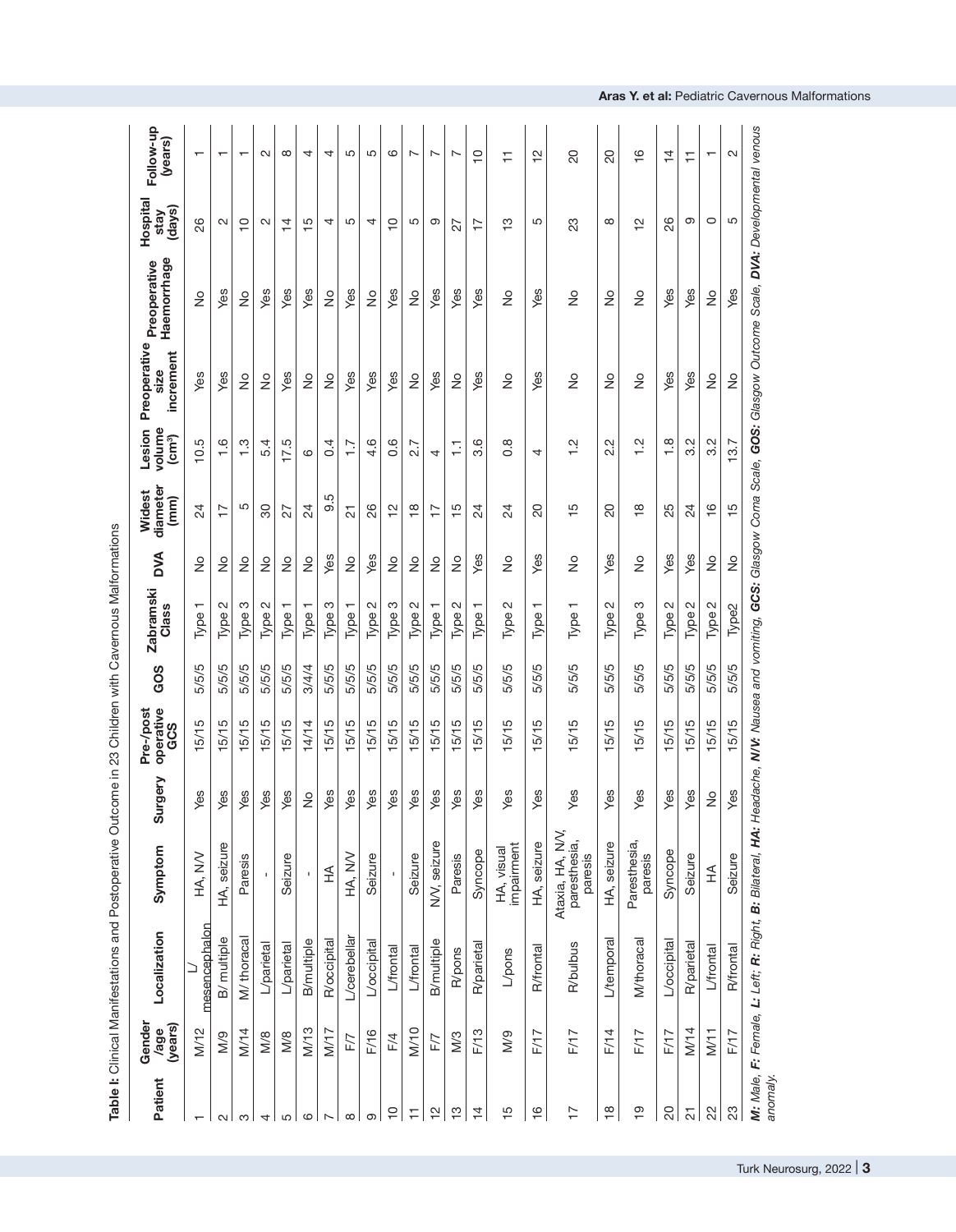#### **Table II:** Localization of Lesions

| Localization                                                  | Number (%)  |
|---------------------------------------------------------------|-------------|
| Supratentorial (single)                                       | 13 (56.5%)  |
| <b>Frontal lobe</b>                                           | 5 (21.7%)   |
| Temporal lobe                                                 | 1 (4.3%)    |
| Occipital lobe                                                | 3(13%)      |
| Parietal lobe                                                 | 4 (17.3%)   |
| Infratentorial (single)                                       | 5 (21.7%)   |
| Cerebellar hemisphere                                         | 1 (4.4%)    |
| <b>Brain stem</b>                                             | 4 (17.3%)   |
| <b>Spinal cord</b>                                            | 2(8.7%)     |
| Thoracal                                                      | 2(8.7%)     |
| <b>Multiple</b>                                               | $3(13.1\%)$ |
| 1. Left frontal, left parietal                                |             |
| 2. Bilateral temporal-frontal- parietal-occipital, pons       |             |
| 3. Bilateral temporal-frontal, left parietal, right occipital |             |

**Surgical Management**

Surgery in 21 patients was based on a case-specific approach optimal for the CM location. Postoperative MRIs were performed. All lesions were found to be completely resected. Five patients with CMs in eloquent areas underwent surgery via simple lesionectomy (Figure 1). In 16 patients, CMs in noneloquent areas were resected with the surrounding hemosiderin ring. None of the patients showed additional neurologic deficits in the follow-up period.

Two of the three patients with multiple CMs, underwent recurrent operations. Surgeries were performed when lesion sizes increased or bleeding occurred. One patient underwent two operations and the other, three. The third cavernomatosis patient did not undergo surgery because of coexistent posterior fossa medulloblastoma and related comorbidities. Moreover, the unoperated patient presented with headaches during diagnosis, but was observed to regress. The patient's imaging showed a small-sized lesion and no sign of hemorrhage. Thus, it was decided hat the patient should be followed-up conservatively.

#### **Outcome and Follow-Up**

 There were no surgical mortalities and no major complications. One patient with a pontine CM had temporary facial paresis



tegmentum. The patient was operated with a subtemporal approach. The arrow and dash line demonstrate the corridor used for reaching the lesion. An entry view of the microsurgical site through an ambient cistern **(C, D)**. The arrowhead shows superior cerebellar artery (SCA). The asterisk shows the lateral medullary zone (LMZ). The SCA was kept away from resection site. Star shows the cavernoma after lateral mesencephalic incision **(E)**. The final view shows a complete resection of the cavenoma **(F)**. Postoperative T2 axial **(G)** and T1 sagittal **(H)** MR images show total resection of the lesion.

**G H**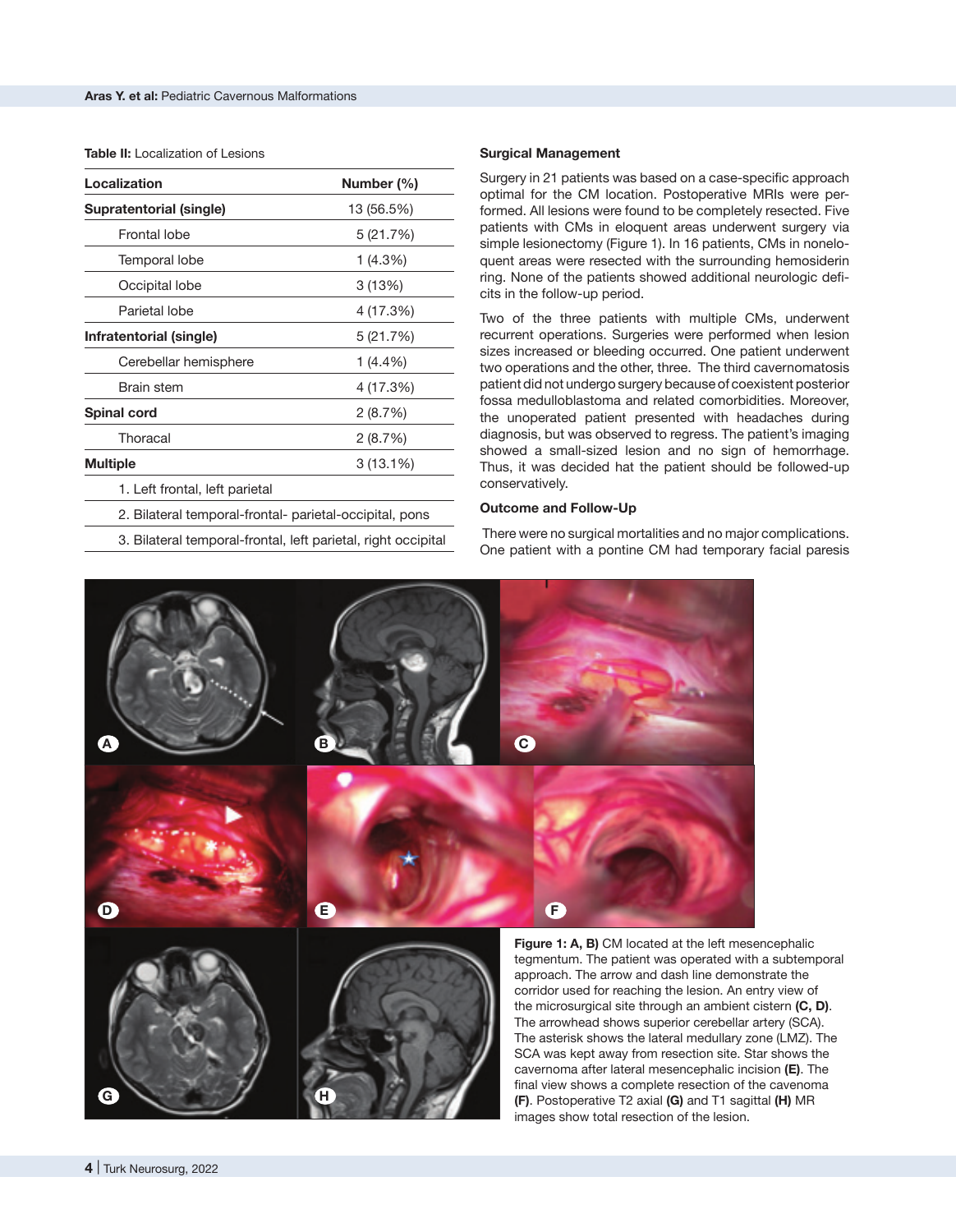postoperatively. The patient with thoracal intramedullary CM who presented with paraparesis recovered immediately postoperatively, with no residual deficits. The rest of the patients had stable neurological examinations postoperatively. The median length of postoperative hospital stay was 10.9  $\pm$ 8.1 days (range: 0–27 days). All but one (GCS: 14) patient's GCS score was 15 upon admission. There was no change in GCS over time. The mean GOS score was  $4.91 \pm 0.4$  on admission,  $4.95 \pm 0.2$  on discharge, and  $4.95 \pm 0.2$  at the last follow-up.

Of the nine children followed up with preoperative seizures, eight were seizure-free (Engel's class 1) at follow-up, and one was almost seizure-free (Engel's class 2). However, two patients were taking anticonvulsant treatment due to electroencephalography (EEG) findings. (one patient was treated with antiepileptic monotherapy and the other with dual therapy). The mean interval between the first seizure and the surgery was  $5.1 \pm 5.1$  months (range: 2 weeks - 18 months). Surgically treated patients were followed up for a minimum of 1 year and a maximum of 12 years. During the follow-up period, no new deficits, lesions, or recurrence were found on MRI scans of any of the patients.

# █ **DISCUSSION**

CNS vascular malformations are seen in 3%-7% of the general population (9) and CMs account for 10%-20% of these (29). Of these CMs, 25% occur in the pediatric age group (6). In this study, 21% of our CM patients were children. The incidence of CM in the pediatric population ranges from 0.37% to 0.53% (26). The annual bleeding rate in pediatric CM patients is 3.3% (17).

The majority of pediatric series reported have found bimodal age distribution in CM, i.e. 0 - 3 and 11-16 years (1,3). However, there was no evidence of bimodal age distribution in our sample. We observed only one peak age of 15–16 years. In our series, the mean age at clinical manifestation was 11.9 years old, which was similar to that found in other studies (18,36) but slightly younger than that in others (4,9).

There is no clear predominance between genders in children with CM. However, some studies have reported a slightly higher rate in males (20). The male-to-female ratio in our study was 1.09, which conforms to the general trend in the literature.

Gross et al, have found that among children diagnosed with CMs, 10% of cases are familial, and approximately 17% have multiple lesions. In the 23 patients in our study, two (8.6%) had a family history of CMs and three (13.0%) had multiple lesions (17).

CMs are most commonly located in the supratentorial compartment (70%-80%): 10%-20% in the posterior fossa (mostly in the brain stem), and 5%-10 % in the spine (3). In our sample, 15 (56%) patients had lesions in the supratentorial compartment and seven (30.4%) in the infratentorial compartment. One of the patients with multiple lesions had both supratentorial and infratentorial CMs. Four patients had lesions in the brain stem, and two had lesions in the spine.

Some pediatric CM studies have reported a left-sided predominance, and this was also true in our case series (11,47.8%, left-sided versus; 7, 30.4%, right-sided lesions) (1). A previous study of 29 pediatric CM patients found a mean lesion volume of 2.2  $cm<sup>3</sup>$  (5). In the present study, the mean volume was  $4.04 \text{ cm}^3$ .

Research has found the epileptogenicity of lesions was shown to be higher in the temporal lobe. Although temporal lobe CMs only constitute 27% of all supratentorial CMs, they account for 58% of epileptogenic CMs. Temporal lobe CMs are more likely to be associated with intractable seizures. Frontal lobe CMs account for 39 % and only 14% of these are epileptogenic (10). In the nine patients admitted with seizures in our study, three had lesions in the temporal lobe (two patients had multiple lesions, and one had an isolated temporal lobe lesion), three in the frontal lobe, two in the parietal lobe, and one in the occipital lobe. During the follow-up period, two of the patients with temporal lobe lesions were seizure-free and one with a temporal lobe lesion was almost seizure-free (Engel's class 2).

The majority of children with CMs (54% and 86%) present with clinical symptoms. Seizures (23%-50%), headaches (6%-52%), focal neurological deficits (20%-45%), and hemorrhages (9%-56%) are common upon first admission (6). A wide range of pediatric series have revealed a similar distribution of clinical symptoms and signs (19,22,30,33). Some studies have found up to ∼40% of patients with CMs to be asymptomatic, and up to 20% of CMs are discovered incidentally (23,36). In the present study, three (13%) patients were diagnosed incidentally, nine (39%) presented with headaches, nine (39%) with seizures, and five (21%) with neurological deficits.

CMs are dynamic, and can form spontaneously and change in size over time, especially in childhood (26). In our study, 11 (47%) of the patients showed increases in lesion size. Those with multiple lesions demonstrated increments in both lesion size and number. Two patients with multiple lesions underwent more than one operation due to increases in lesion size and hemorrhage.

A higher incidence of hemorrhagic events has been observed in pediatric patients (36%-78%) than adults (8%-37%) with CMs (11). Gross et al, reported that 104 (62%) of their 167 patients presented with hemorrhage (18). In our study, 13 (56%) of our 23 patients had preoperative hemorrhages. Among these, nine had increased lesion size. Of the 11 patients with lesions that increased in size, nine suffered hemorrhages. All three of the patients with multiple lesions had recurrent hemorrhages. Di Rocco et al. reported 17 out of 22 patients had hemorrhage on admission. Notably, in their series, hemorrhagic events tended to occur more often in younger children (mean age at onset: 7 vs. 10.5 years) (28). However, we found no such correlation.

Gross et al. reported a 4% annual bleeding rate per lesion in females versus 2.9% in males (17). Similarly, in our series, seven out of 13 patients admitted to the hospital with hemorrhage were females. Of the 11 female patients with CMs, seven (63%) exhibited hemorrhages during the follow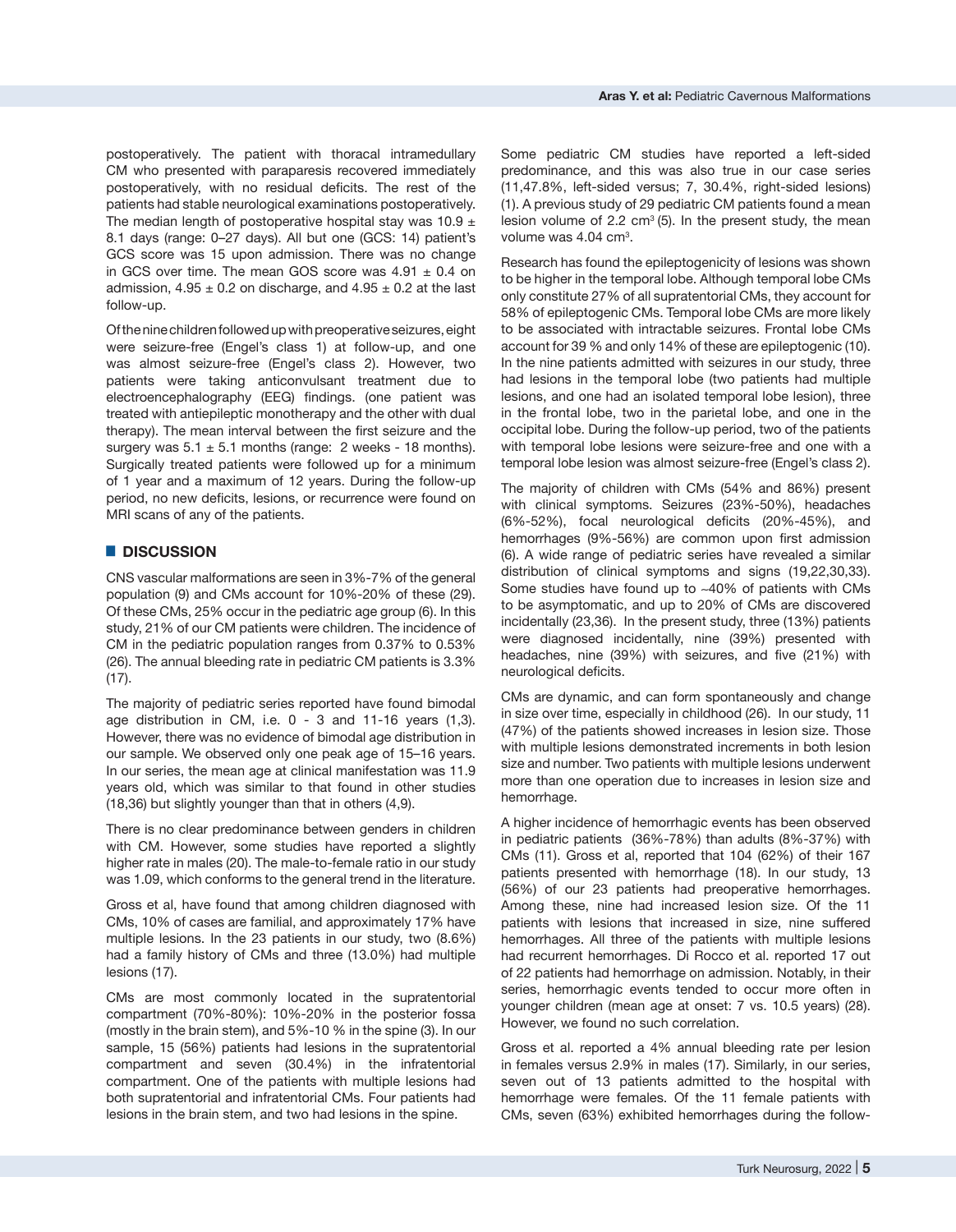up period, as did six (50%) of the 12 male patients.

CMs located in the highly eloquent brain parenchyma are consistently more aggressive with more apparent clinical manifestations. Brain stem CMs have been shown to have higher hemorrhage rate (16.7% per lesion-year) (18). In our study, the four (17.3%) patients with brain stem CMs presented with neurological deficits including paresis, paresthesia, ataxia, and visual impairment.

Many studies have reported that CMs develop close to preformed DVAs. Venous restrictive disease leads to increased venous pressure, and this causes an initial hemorrhagic lesion, which grows through blood cell diapedesis, resulting in multilobulated cavernomatosis-like lesion development. According to some reviews, there is a 20% - 30% coexistence rate between these pathologies (27). Some studies report that the majority of sporadic cases of CMs have associated to DVAs (32). Gross et al. found a higher hemorrhage rate among CMs associated with DVAs (18). Seven (30.4%) of our patients had DVAs in the CM vicinity. None of the patients with multiple lesions had DVAs. Among the seven patients with DVAs, four had recurrent hemorrhages in the preoperative period.

Medical treatment leads to complete seizure cessation in 14% - 49% of CM patients with seizures. Approximately 50% - 90% of patients can be rendered seizure-free by surgery, and 60% can stop taking anticonvulsants (14,35,39). More recent studies support these results (with seizure-free rates of 72% – 96 %) (1,4,16,19,25). Thus, the management of seizures in patients with CMs has changed. The early surgical removal of CMs can be a real curative treatment and prevent the development of neurological deficits due to growth and cavernoma hemorrhage (7). Of the nine children in our study with preoperative seizures, all but one was seizure-free (Engel's class 1) postoperatively and the ninth was almost seizure-free (Engel's class 2). The patient with Engel's class 2 seizure outcome had a temporal lesion and an 18-month time interval between the first seizure and surgery. It has been postulated that epilepsy causes the breakdown of blood products over time, resulting in the gradual deposition of hemosiderin and hemin in the surrounding cerebral tissue. This leads to biochemical abnormalities at the cellular level. Hence, a longer history of epilepsy is a predictor of a poorer postoperative seizure outcome (34). Malformation excision via a simple lesionectomy may provide a better seizure outcome (2). Additionally, the complete removal of hemosiderinstained brain tissue may improve epileptic outcomes (8). In our institution, early surgery and resection of the perilesional hemosiderin-stained tissue are recommended for optimal seizure outcomes.

#### **Limitations of the Study**

The relatively small number of cases in this study may limit the validity and reliability of our conclusions to some degree. Also, genetic testing could not be performed in cases of familial CMs because of patients' socioeconomic backgrounds.

# █ **CONCLUSION**

CM is among the most morbidity-inducing vascular malformations of the CNS. The progression of pediatric CMs appears to be more aggressive than that of adult CMs. Thus, pediatric cases should be taken particularly seriously. We have found the optimal treatment choice for symptomatic, accessible CMs to be microsurgical resection. However, small, asymptomatic CMs located in eloquent areas can be observed conservatively. Our study supports previous findings indicating that when feasible, early surgical treatment and resection of perilesional hemosiderin-stained tissue yield the most favorable results at long-term follow-up, including seizure outcomes, in pediatric cases of CM.

#### **Diclosure and conflicts of interest**

Authors declare no conflicts of interest. This study was conducted according to the tenets of the Declaration of Helsinki 1964. Informed consent was signed by patients' relatives before surgery.

# **E** AUTHORSHIP CONTRIBUTION

**Study conception and design:** YA, PAS, AS **Data collection:** DS, CIG

**Analysis and interpretation of results:** ID, TCU, DD

**Draft manuscript preparation:** YA, ID, DD

**Critical revision of the article:** YA, PAS, AS

#### **Other (study supervision, fundings, materials, etc...):** YA

All authors (YA, ID, DD, TCU, DS, CIG, PAS, AS) reviewed the results and approved the final version of the manuscript.

# █ **REFERENCES**

- 1. Acciarri N, Galassi E, Giulioni M, Pozzati E, Grasso V, Palandri G, Badaloni F, Zucchelli M, Calbucci F: Cavernous malformations of the central nervous system in the pediatric age group. Pediatr Neurosurg 45(2):81-104, 2009
- 2. Acciarri N, Padovani R, Giulioni M, Gaist G, Acciarri R: Intracranial and orbital cavernous angiomas: A review of 74 surgical cases. Br J Neurosurg 7(5):529-539, 1993
- 3. Al-Holou WN, O'Lynnger TM, Pandey AS, Gemmete JJ, Thompson BG, Muraszko KM, Garton HJL, Maher CO: Natural history and imaging prevalence of cavernous malformations in children and young adults. J Neurosurg Pediatr 9(2):198-205, 2012
- 4. Amato MCM, Madureira JFG, Oliveira RS de: Intracranial cavernous malformation in children: A single-centered experience with 30 consecutive cases. Arq Neuropsiquiatr 71(4):220-228, 2013
- 5. Aslan A, Borcek AO, Demirci H, Erdem MB: Cerebral cavernous malformation presenting in childhood: A singlecentered surgical experience of 29 cases. Clin Neurol Neurosurg 194:105830, 2020
- 6. Batra S, Lin D, Recinos PF, Zhang J, Rigamonti D: Cavernous malformations: Natural history, diagnosis and treatment. Nat Rev Neurol 5(12):659-670, 2009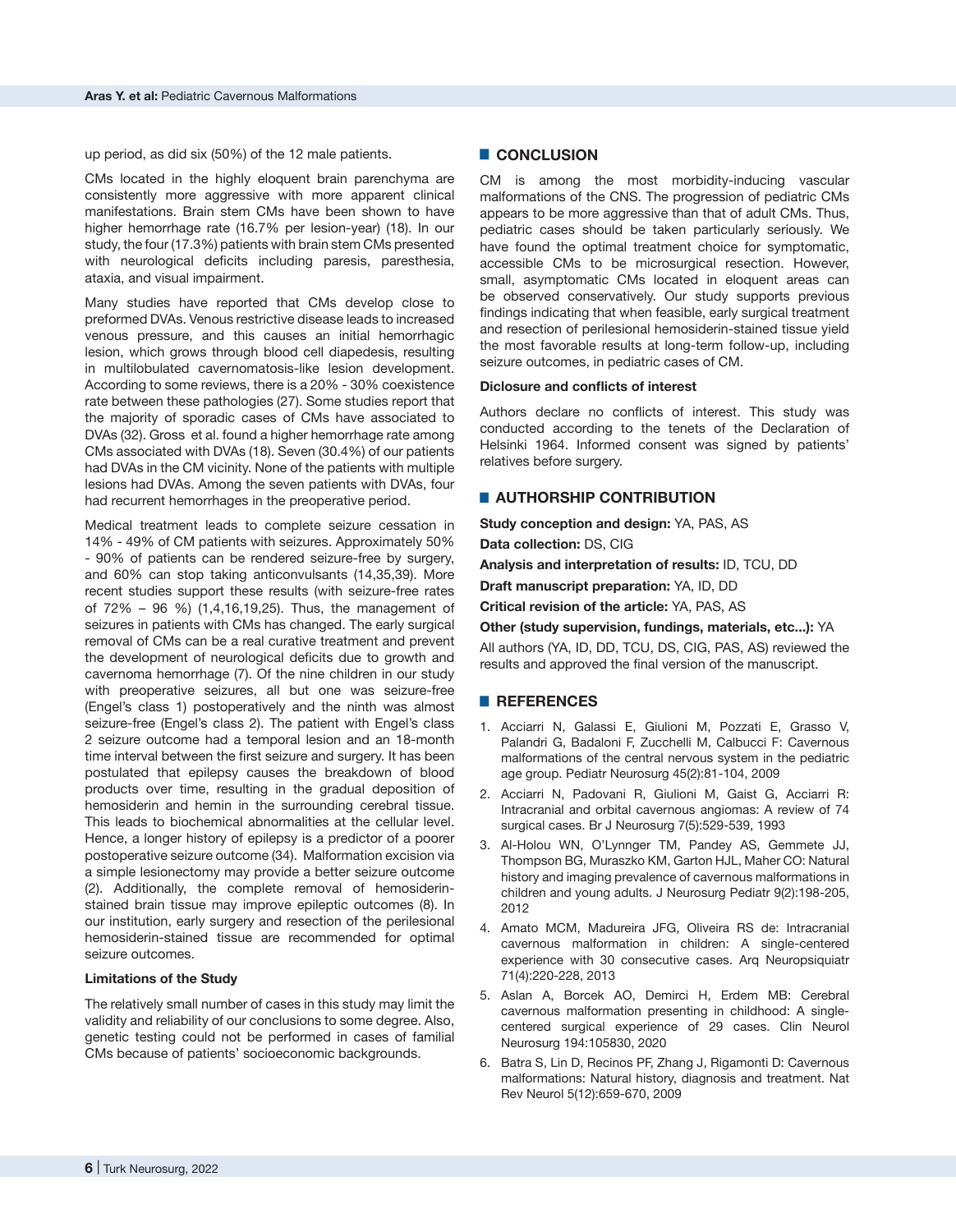- 7. Baumann CR, Acciarri N, Bertalanffy H, Devinsky O, Elger CE, Russo GL, Cossu M, Sure U, Singh A, Stefan H, Hammen T, Georgiadis D, Baumgartner RW, Andermann F, Siegel AM: Seizure outcome after resection of supratentorial cavernous malformations: A study of 168 patients. Epilepsia 48(3):559- 563, 2007
- 8. Baumann CR, Schuknecht B, Lo Russo G, Cossu M, Citterio A, Andermann F, Siegel AM: Seizure outcome after resection of cavernous malformations is better when surrounding hemosiderin-stained brain also is removed. Epilepsia 47(3):563-566, 2006
- 9. Bilginer B, Narin F, Hanalioglu S, Oguz KK, Soylemezoglu F, Akalan N: Cavernous malformations of the central nervous system (CNS) in children: Clinico-radiological features and management outcomes of 36 cases. Childs Nerv Syst 30(8):1355-166, 2014
- 10. Casazza M, Broggi G, Franzini A, Avanzini G, Spreafico R, Bracchi M, Valentini MC: Supratentorial cavernous angiomas and epileptic seizures: Preoperative course and postoperative outcome. Neurosurgery 39(1):26-32; discussion 32-34, 1996
- 11. Consales A, Piatelli G, Ravegnani M, Pavanello M, Striano P, Zoli ML, Capra V, Rossi A, Garrè ML, Calevo MG, Cama A: Treatment and outcome of children with cerebral cavernomas: A survey on 32 patients. Neurol Sci 31(2):117-123, 2010
- 12. D'Angelo VA, De Bonis C, Amoroso R, Cali A, D'Agruma L, Guarnieri V, Muscarella LA, Zelante L, Bisceglia M, Scarabino T, Catapano D: Supratentorial cerebral cavernous malformations: Clinical, surgical, and genetic involvement. Neurosurgical Focus 21(1):e9, 2006
- 13. Dalyai RT, Ghobrial G, Awad I, Tjoumakaris S, Gonzalez LF, Dumont AS, Chalouhi N, Randazzo C, Rosenwasser R, Jabbour P: Management of incidental cavernous malformations: A review. Neurosurg Focus 31(6):E5, 2011
- 14. Dodick DW, Cascino GD, Meyer FB: Vascular malformations and intractable epilepsy: Outcome after surgical treatment. Mayo Clin Proc 69(8):741-745, 1994
- 15. Engel J Jr: Update on surgical treatment of the epilepsies: Summary of the second international palm desert conference on the surgical treatment of the epilepsies (1992). Neurology 43(8):1612-1617, 1993
- 16. Gross BA, Batjer HH, Awad IA, Bendok BR, Du R: Brainstem cavernous malformations: 1390 surgical cases from the literature. World Neurosurg 80(1-2):89-93, 2013
- 17. Gross BA, Du R: Cerebral cavernous malformations: Natural history and clinical management. Expert Rev Neurother 15(7):771-777, 2015
- 18. Gross BA, Du R, Orbach DB, Scott RM, Smith ER: The natural history of cerebral cavernous malformations in children. J Neurosurg Pediatr 17(2):123-128, 2016
- 19. Hugelshofer M, Acciarri N, Sure U, Georgiadis D, Baumgartner RW, Bertalanffy H, Siegel AM: Effective surgical treatment of cerebral cavernous malformations: A multicenter study of 79 pediatric patients. J Neurosurg Pediatr 8(5):522-525, 2011
- 20. Kim LJ, Lanzino G, Rekate HL, Zabramski JM, Spetzler RF: Cavernous malformations of the pediatric central nervous system. Operative Techniques in Neurosurgery 5(3):150-154, 2002
- 21. Labauge P, Brunereau L, Lévy C, Laberge S, Houtteville JP: The natural history of familial cerebral cavernomas: A retrospective MRI study of 40 patients. Neuroradiology 42(5):327-332, 2000
- 22. Lee JW, Kim DS, Shim KW, Chang JH, Huh SK, Park YG, Choi JU: Management of intracranial cavernous malformation in pediatric patients. Child's Nerv Syst 24(3):321-327, 2008
- 23. Lena G, Ternier J, Paz-Paredes A, Scavarda D: Cavernomes du système nerveux central chez l'enfant. Neurochirurgie 53(2-3):223-237, 2007
- 24. Maraire JN, Awad IA: Intracranial cavernous malformations: Lesion behavior and management strategies. Neurosurgery 37(4):591-605, 1995
- 25. Moran NF, Fish DR, Kitchen N, Shorvon S, Kendall BE, Stevens JM: Supratentorial cavernous haemangiomas and epilepsy: A review of the literature and case series. J Neurol Neurosurg Psychiatry 66(5):561-568, 1999
- 26. Mottolese C, Hermier M, Stan H, Jouvet A, Saint-Pierre G, Froment JC, Bret P, Lapras C: Central nervous system cavernomas in the pediatric age group. Neurosurg Rev 24(2- 3):55-71, 2001
- 27. Perrini P, Lanzino G: The association of venous developmental anomalies and cavernous malformations: Pathophysiological, diagnostic, and surgical considerations. Neurosurgical Focus 21(1):e5, 2006
- 28. Rocco CDI: Surgical management of paediatric cerebral cavernomas. J Neurosurg Sci 41: 343-347, 1997
- 29. Roth J, Udayakumaran S, Constantini S: Cerebral cavernous malformations in the pediatric age group. Innovative Neurosurgery 1(3-4):145-156, 2013
- 30. Scott RM, Barnes P, Kupsky W, Adelman LS: Cavernous angiomas of the central nervous system in children. J Neurosurg 76(1):38-46, 1992
- 31. Spiegler S, Rath M, Paperlein C, Felbor U: (2018) Cerebral cavernous malformations: An update on prevalence, molecular genetic analyses, and genetic counselling. Mol Syndromol 9(2):60-69, 2018
- 32. Töpper R, Jürgens E, Reul J, Thron A: (1999) Clinical significance of intracranial developmental venous anomalies. J Neurol Neurosurg Psychiatry 67(2):234-238, 1999
- 33. Voth D: Central nervous system cavernomas in the pediatric age group. Neurosurgical Review 24:72, 2001
- 34. Williamson A, Patrylo PR, Lee S, Spencer DD: Physiology of human cortical neurons adjacent to cavernous malformations and tumors. Epilepsia 44(11):1413-1419, 2003
- 35. Wingkun EC, Awad IA, Lüders H, Awad CA: Natural history of recurrent seizures after resective surgery for epilepsy. Epilepsia 32(6):851-856, 1991
- 36. Xia C, Zhang R, Mao Y, Zhou L: Pediatric Cavernous malformation in the central nervous system: Report of 66 cases. Pediatric Neurosurgery 45:105-113, 2009
- 37. Yadla S, Jabbour PM, Shenkar R, Shi C, Campbell PG, Awad IA: Cerebral cavernous malformations as a disease of vascular permeability: From bench to bedside with caution. Neurosurg Focus 29(3):E4, 2010